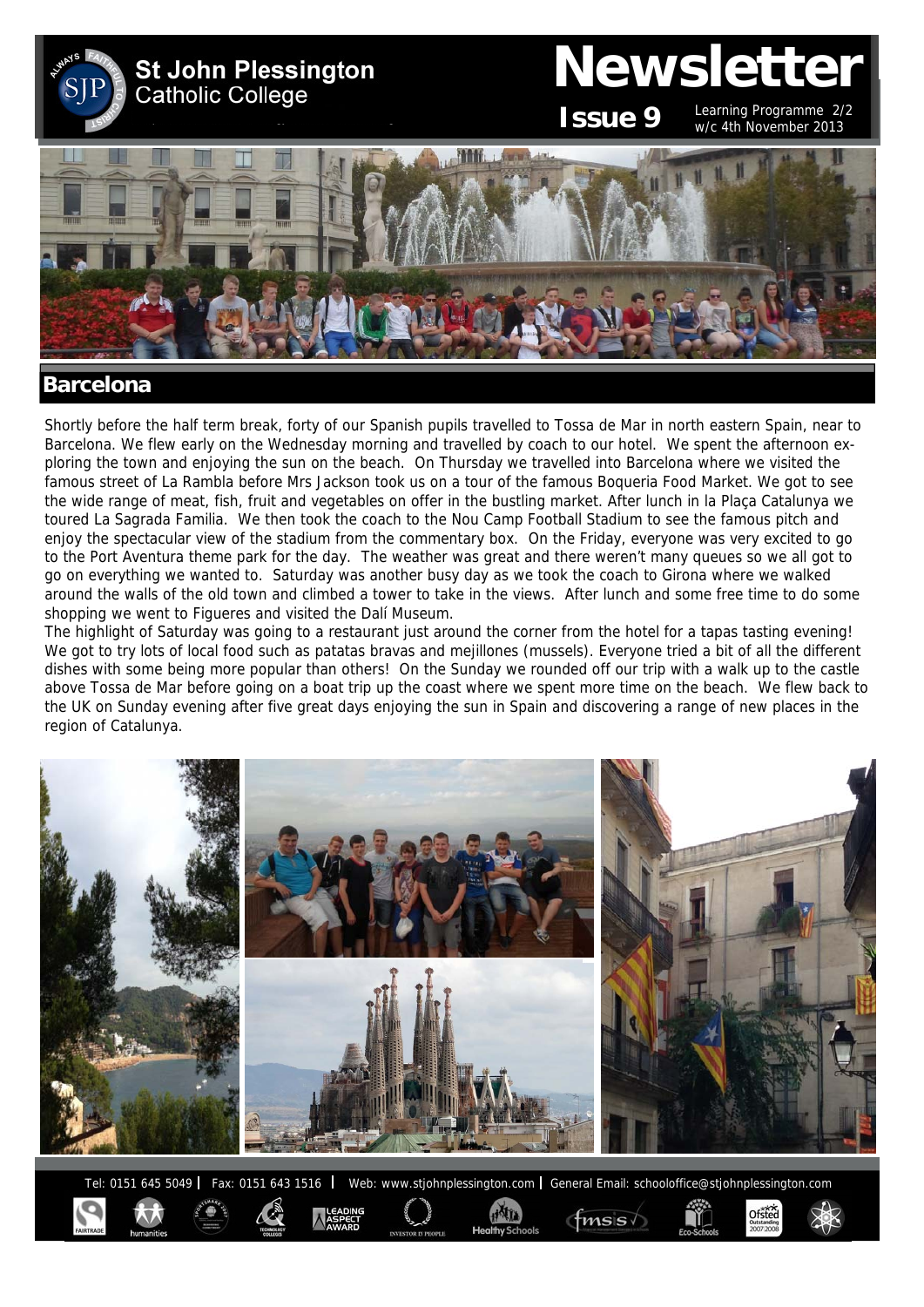# **SJP Bake Off**



Last week 15 pupils from Year 7, 8 and 9 took part in the first ever SJP Bake Off competition! We had some amazing entries which were viewed by staff and students at break time, entries included a scale replica of the College buildings made from cake, SJP Towers complete with ice cream cone turrets, pigs bathing in a chocolate mud bath and many more. Staff took part in judging the cakes in the categories of originality, taste, texture and quality.

Winners and runners up for each category are: **Original Show Stopper:** 

Amy Tinsley, 7SB  $(1<sup>st</sup>)$  and Neve Cooney, 7MT **Taste:** 

Bonnie Bennet, 7BH (1<sup>st</sup>) and Jonathan Nield, 9TL **Texture:** 

Aaron Barber, 7MT (1<sup>st</sup>) and Amelia McInnes, 7SB **Quality:** 

Jonathan Nield, 9TL (1<sup>st</sup>) and Ellie Roberts, 8VP The remaining cake was sold during break and lunch and raised £25 for Street Child Africa. The 'Bake Off' was a huge success and we hope to hold a second competition later this year! The SJP Food Revolution team would like to congratulate and thank all of the entrants.



# **New Crossing**



On Friday 1<sup>st</sup> November 2013, Alison McGovern MP and Harry Smith Councillor, Katherine Culshaw from Living Streets, the Road Safety Department and the College Council met to celebrate the new school crossing.

The College Council and Living Streets worked together in identifying the major issues with regards to road traffic congestion in the immediate area around SJP. Through this work the College was able to secure funding through Living Streets towards the crossing. The students have continued their work regarding the major road outside of SJP and as a result further improvements will be taking place.



## **Coming up**

- Year 7 and 10 Review Day: 15th November
- Here Comes Christmas: 6th December
- Additional Holiday: 9th December (School Closed)
- Year 12 Parents Evening: 12th December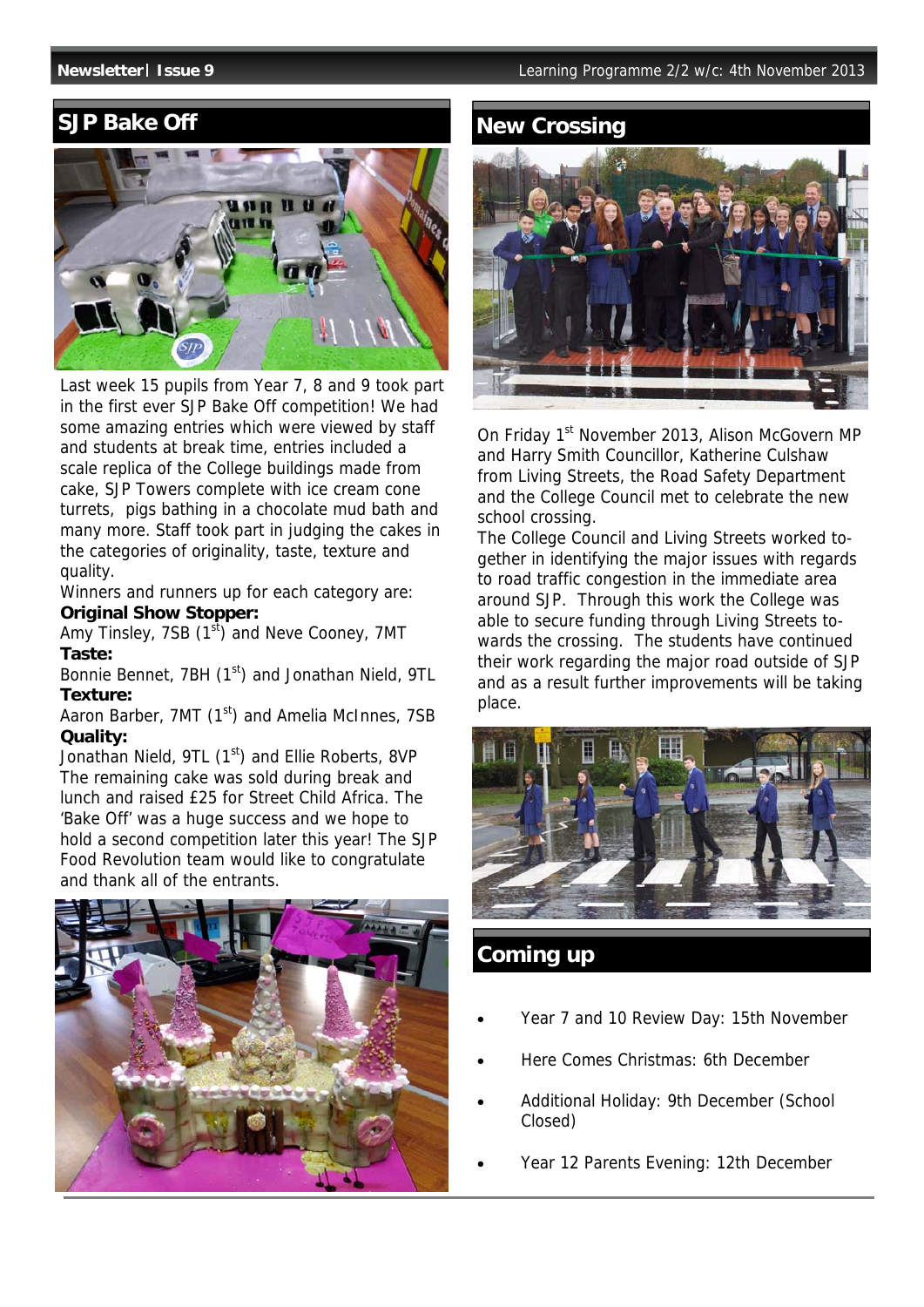## **Literacy Corner**

#### **Scrabble!**

With the letters you have on the seven tiles below, what is the highest scoring word you could start the game with?



### **Here Comes Christmas News**

Raffle tickets are now on sale in school to win a fully signed 2013 Everton Football Raffle tickets are only £1 each, and the draw will be made at the end of Here Comes Christmas Fair. More chances to win a Liverpool shirt coming soon.



# **Christmas Clear Out**

As you are aware our fabulous Here Comes Christmas! Fair is rapidly approaching; The big event is on Friday 6th December. If you have any unwanted bric a brac, books, CDs, DVDs, pictures, toys and games, please send these into school where they will be converted into cash and become somebody else's treasure. Items can be left at the College main reception.



# **Attendance - 28/10/13 - 01/11/13**



**Year 7 - 96.2% Year 8 - 96.0% Year 9 - 96.5% Year 10 - 93.7% Year 11 - 95.5%**